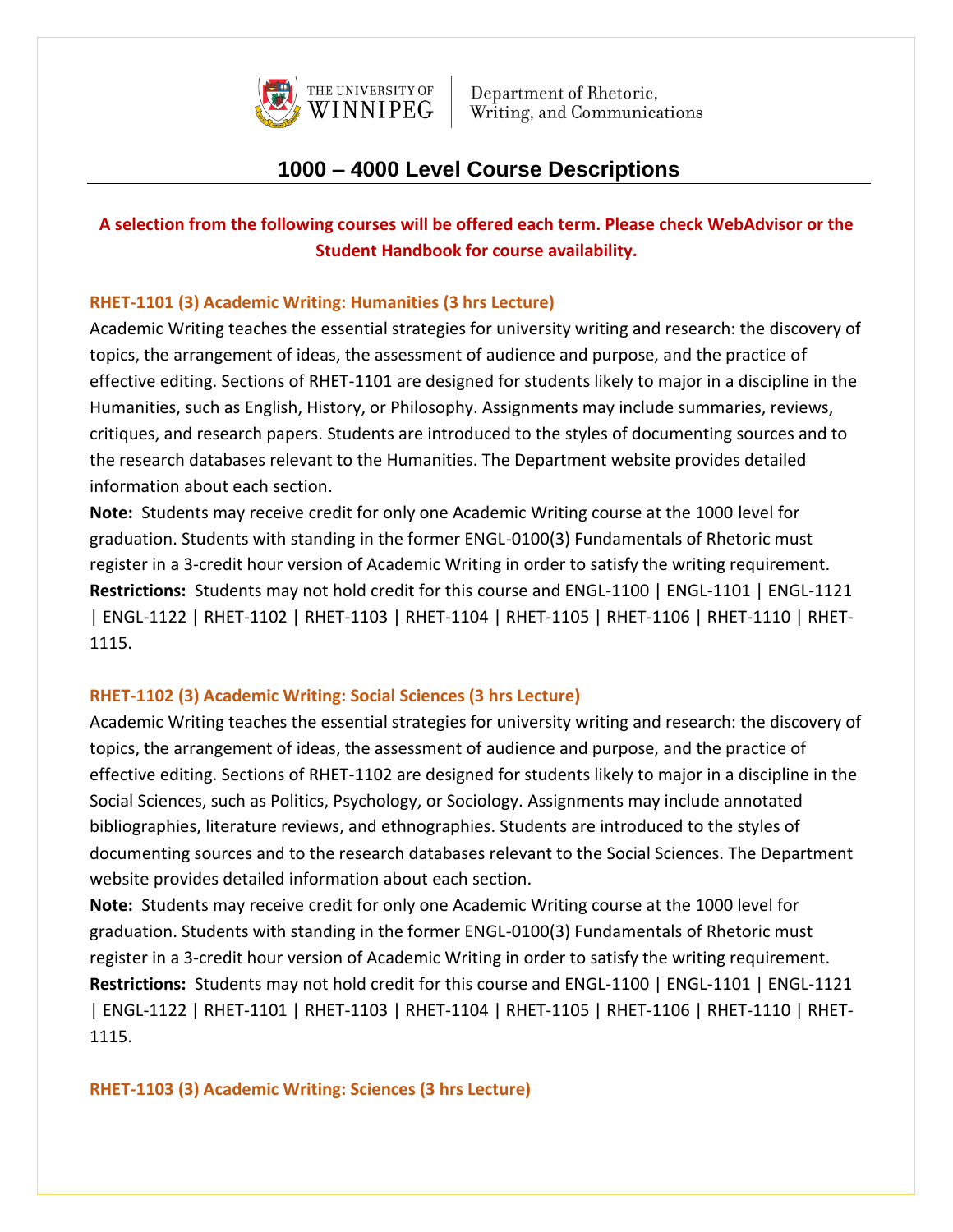

# **1000 – 4000 Level Course Descriptions**

Academic Writing teaches the essential strategies for university writing and research: the discovery of topics, the arrangement of ideas, the assessment of audience and purpose, and the practice of effective editing. Sections of RHET-1103 are designed for students likely to major in a discipline in the Sciences, such as Biology, Chemistry, or Physics. Students are introduced to the styles of documenting sources and to the research databases relevant to the Sciences. The Department website provides detailed information about each section.

**Note:** Students may receive credit for only one Academic Writing course at the 1000 level for graduation. Students with standing in the former ENGL-0100(3) Fundamentals of Rhetoric must register in a 3-credit hour version of Academic Writing in order to satisfy the writing requirement. **Restrictions:** Students may not hold credit for this course and ENGL-1100 | ENGL-1101 | ENGL-1121 | ENGL-1122 | RHET-1101 | RHET-1102 | RHET-1104 | RHET-1105 | RHET-1106 | RHET-1110 | RHET-1115.

## **RHET-1104 (3) Academic Writing: Business and Administration (3 hrs Lecture)**

Academic Writing teaches the essential strategies for university writing and research: the discovery of topics, the arrangement of ideas, the assessment of audience and purpose, and the practice of effective editing. Sections of RHET-1104, designed for students in Business and Administration, focus on the fundamentals of good writing and critical thinking in academic and institutional settings. Students practice the forms of communication common in business, public administration, and nonprofit organizations, such as summaries, reports, proposals, and correspondence. Students also learn the documentation styles and research databases relevant to Business and Administration. The Department website provides detailed information about each section.

**Note:** Students may receive credit for only one Academic Writing course at the 1000 level for graduation. Students with standing in the former ENGL-0100(3) Fundamentals of Rhetoric must register in a 3-credit hour version of Academic Writing in order to satisfy the writing requirement. **Restrictions:** Students may not hold credit for this course and ENGL-1100 | ENGL-1101 | ENGL-1121 | ENGL-1122 | RHET-1101 | RHET-1102 | RHET-1103 | RHET-1105 | RHET-1106 | RHET-1110 | RHET-1115.

#### **RHET-1105 (3) Academic Writing: Multidisciplinary (3 hrs Lecture)**

Academic Writing teaches the essential strategies for university writing and research: the discovery of topics, the arrangement of ideas, the assessment of audience and purpose, and the practice of effective editing. Sections of RHET-1105, designed for students who have not yet chosen a field of study, take a multidisciplinary rather than discipline-specificperspective. The approach taken in each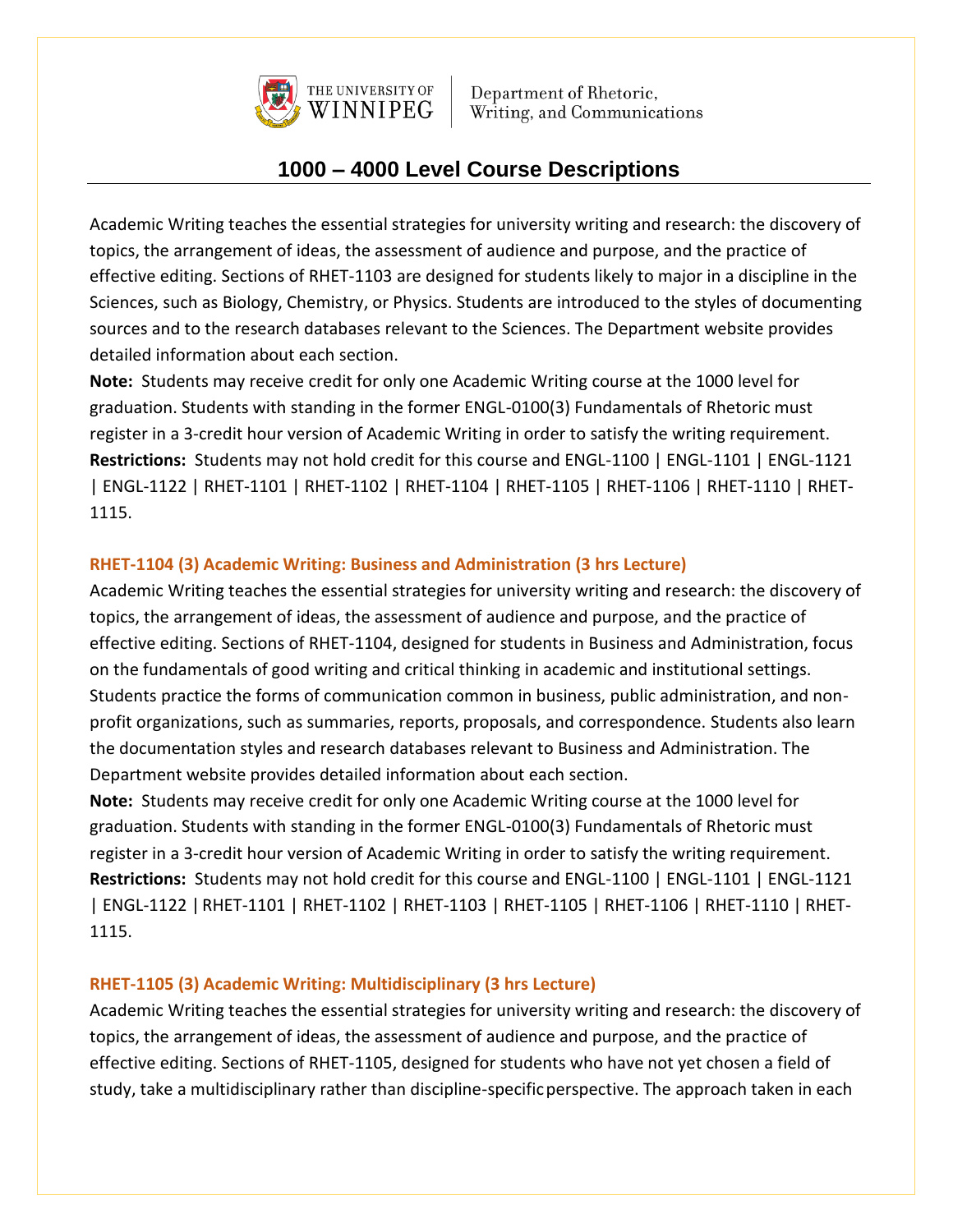

# **1000 – 4000 Level Course Descriptions**

section (for instance, the assignments, the research methods, and the styles of documentation) varies. The Department website provides detailed information about each section. **Note:** Students may receive credit for only one Academic Writing course at the 1000 level for graduation. Students with standing in the former ENGL-0100(3) Fundamentals of Rhetoric must register in a 3-credit hour version of Academic Writing in order to satisfy the writing requirement. **Restrictions:** Students may not hold credit for this course and ENGL-1100 | ENGL-1101 | ENGL-1121 | ENGL-1122 | RHET-1101 | RHET-1102 | RHET-1103 | RHET-1104 | RHET-1106 | RHET-1110 | RHET-1115.

### **RHET-1106 (3) Academic Writing: Links with the Disciplines (3 hrs Lecture)**

Academic Writing teaches the essential strategies for university writing and research: the discovery of topics, the arrangement of ideas, the assessment of audience and purpose, and the practice of effective editing. Sections of RHET-1106 are linked with departments such as Conflict Resolution Studies, Environmental Studies, and Kinesiology and Applied Health. Students who are registered in a discipline-specific course are also enrolled in an Academic Writing section that concentrates on the texts, topics, methods of research, and forms of writing appropriate to that discipline. The Department website provides detailed information about each section.

**Note:** Students may receive credit for only one Academic Writing course at the 1000 level for graduation. Students with standing in the former ENGL-0100(3) Fundamentals of Rhetoric must register in a 3-credit hour version of Academic Writing in order to satisfy the writing requirement. **Restrictions:** Students may not hold credit for this course and ENGL-1100 | ENGL-1101 | ENGL-1121 | ENGL-1122 | RHET-1101 | RHET-1102 | RHET-1103 | RHET-1104 | RHET-1105 | RHET-1110 | RHET-1115.

## **RHET-1110 (6) Academic Writing: Extended (3 hrs Lecture)**

Academic Writing teaches the essential strategies for university writing and research: the discovery of topics, the arrangement of ideas, the assessment of audience and purpose, and the practice of effective editing. This course is designed to give students extensive opportunities to further develop their writing abilities, such as generating, evaluating, and developing ideas logically, supporting arguments with evidence, gathering and documenting information from a variety of sources, and using language clearly and correctly. The Department website provides information about each section.

**Note:** Students may receive credit for only one Academic Writing course at the 1000 level for graduation. Students with standing in the former ENGL-0100(3) Fundamentals of Rhetoric must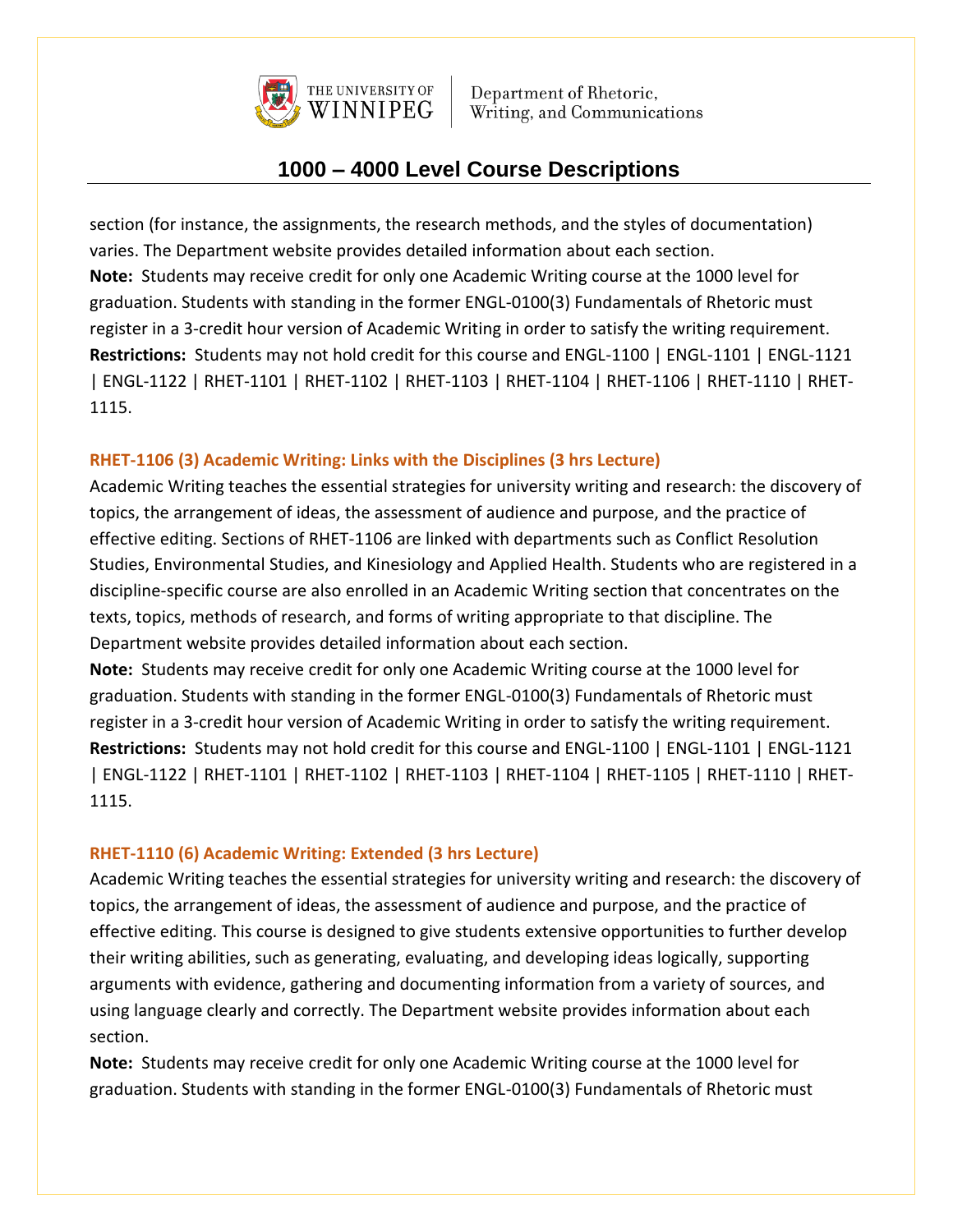

# **1000 – 4000 Level Course Descriptions**

register in a 3-credit hour version of Academic Writing in order to satisfy the writing requirement. **Restrictions:** Students may not hold credit for this course and ENGL-1100 | ENGL-1101 | ENGL-1121 | ENGL-1122 | RHET-1101 | RHET-1102 | RHET-1103 | RHET-1104 | RHET-1105 | RHET-1106 | RHET-1115.

## **RHET-1115 (6) Academic Writing: Extended (English as an Additional Language) (3 hrs Lecture)**

Academic Writing teaches the essential strategies for university writing and research: the discovery of topics, the arrangement of ideas, the assessment of audience and purpose, and the practice of effective editing. This course is designed to give students whose first language is not English extensive opportunities to further develop their writing abilities, such as generating, evaluating, and developing ideas logically, supporting arguments with evidence, gathering and documenting information from a variety of sources, and using language clearly and correctly. The Departmental website provides information about each section.

**Note:** Students may receive credit for only one Academic Writing course at the 1000 level for graduation. Students with standing in the former ENGL-0100(3) Fundamentals of Rhetoric must register in a 3-credit hour version of Academic Writing in order to satisfy the writing requirement. RHET-1115(6) may not be taken by students whose first language is English.

**Restrictions:** Students may not hold credit for this course and ENGL-1100 | ENGL-1101 | ENGL-1121 | ENGL-1122 | RHET-1101 | RHET-1102 | RHET-1103 | RHET-1104 | RHET-1105 | RHET-1106 | RHET-1110.

#### **RHET-1120 (3) Introduction to Rhetoric and Communications (3 hrs Lecture)**

This course introduces the study of Rhetoric and Communications, and the role that persuasion and persuasive discourse plays in contemporary

communication, culture, and society. Topics include the role of persuasion in everyday communication, the relationship between rhetoric and structures of language, and foundations in rhetorical scholarship, writing studies, and the study of communications. Other topics may include the study of rhetoric in political communication, literacy pedagogy and textuality, religion, the law, public relations, and visual rhetoric in art, film, popular culture, and advertising.

**Note:** This course does not fulfill the University of Winnipeg's Academic Writing Requirement.

## **RHET-2131 (3) Professional Style and Editing (3 hrs Lecture)**

This course teaches students to revise their prose, not for new ideas but for better phrasing of the ones they already have. Students will learn how to writein several prose styles and to edit each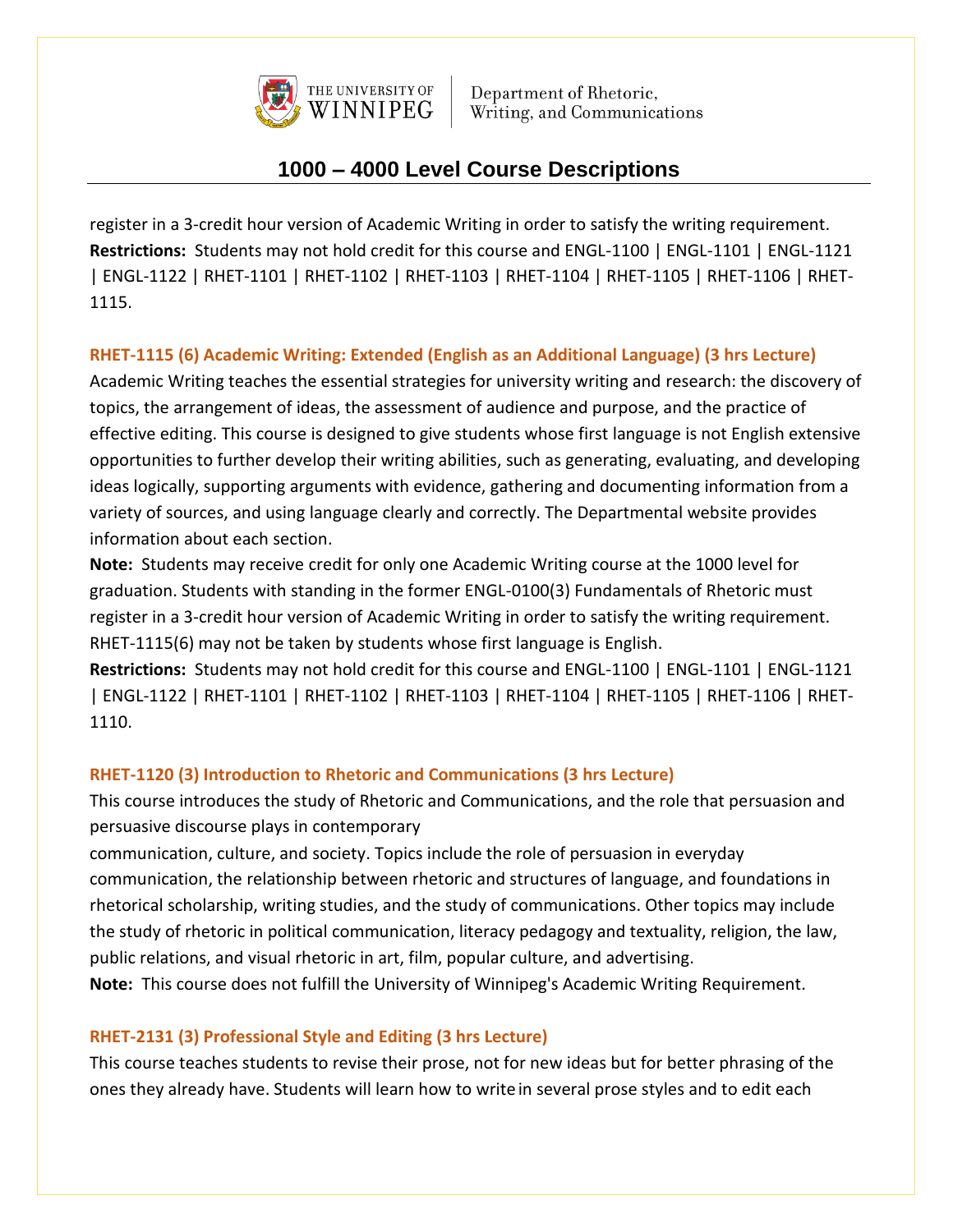

# **1000 – 4000 Level Course Descriptions**

other's work professionally in terms of stylistic (rather than only grammatical) criteria. The course will include a number of short style exercises as well as longer essays, and a great deal of practice in editing. It will be a great help for anyone intending to write polished term papers or theses, not to mention business memos.

**Prerequisites:** Any section of Academic Writing or exemption from the writing Requirement and completion of 24 credit hours.

### **RHET-2135 (3) Rhetorical Criticism (3 hrs Lecture)**

This course is recommended for students whose interests extend beyond the kinds of literature traditionally studied in English courses. The emphasis will be on non-literary texts and on language used to persuade -- on media talk and advertising copy; on political speeches, campaigns, and editorials; on popular and professional essays. For the rhetorical critic, such uses of language are considered worthy of close analysis not because they have lasting aesthetic value, but because they reveal cultural values and social trends. Students in this course will examine a variety of nonfiction in order to develop the perspective of rhetorical criticism, which views language acts as responses to historical circumstances, addressed to particular audiences and motivated by particular goals. Contemporary, written texts will comprise the bulk of the reading in the course, but speeches and pre-modern texts may also be considered. In addition, students will be encouraged to suggest other readings (including magazine and newspaper articles) that are suitable for rhetorical analysis. **Prerequisites:** Any section of Academic Writing or exemption from the writing Requirement and completion of 24 credit hours.

#### **RHET-2137 (3) Contemporary Communication Theories (3 hrs Lecture)**

Communication theories explain the way human beings interact verbally, at levels ranging from the interpersonal to the organizational. In this course, students are introduced to some of the major contemporary theories and practices pertaining to individual and group communication. These theories include (but are not limited to) social construction, symbolic interactionism, cultural criticism, dramatism, hermeneutics, standpoint theory, ethics, relational theories, and gender-based approaches. Readings are drawn from contemporary North American and European theorists. A variety of written and oral assignments invite students to apply their understanding of these theories to practical, even everyday communicative situations.

**Prerequisites:** Any section of Academic Writing or exemption from the writing Requirement and completion of 24 credit hours.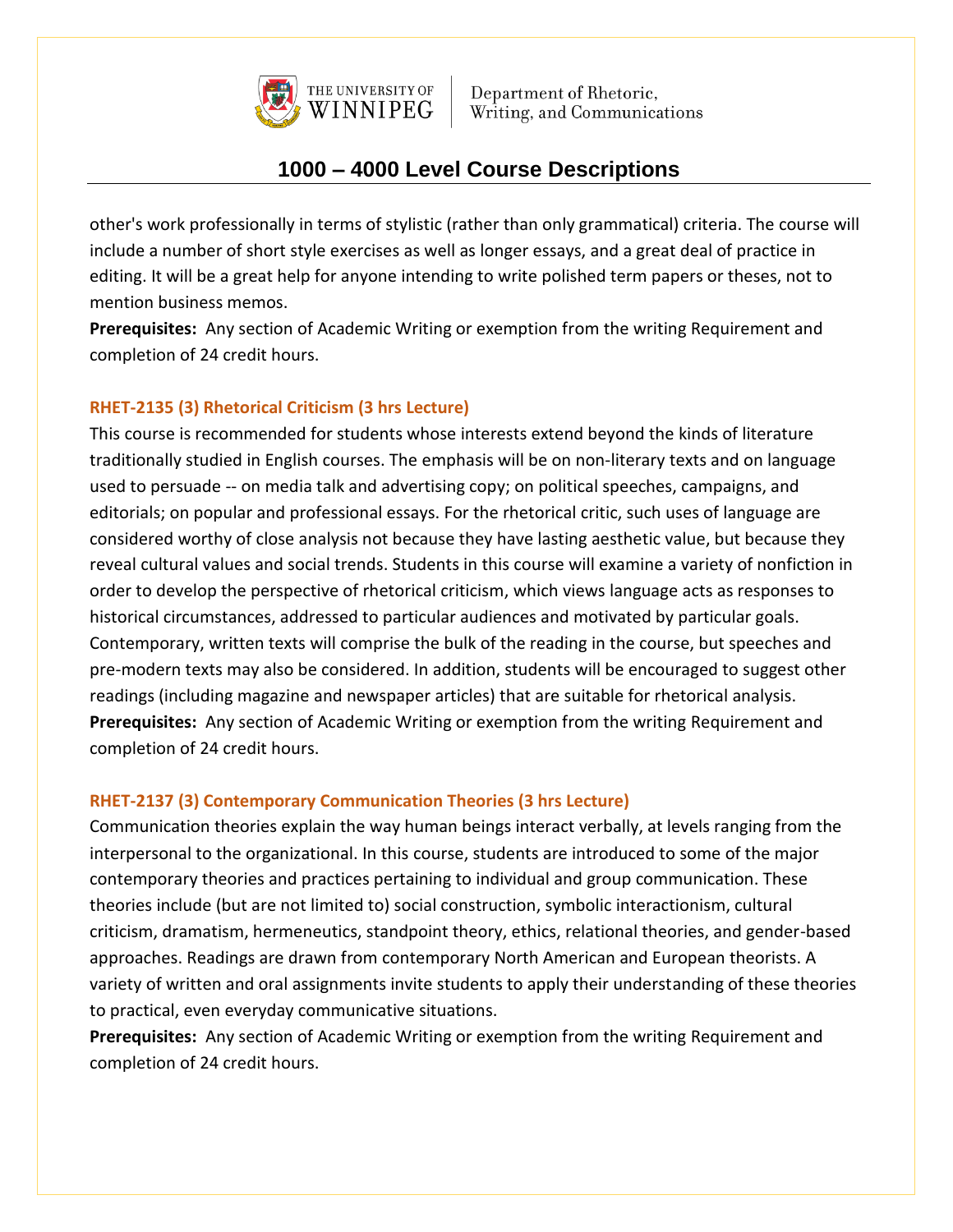

# **1000 – 4000 Level Course Descriptions**

### **RHET-2141 (3) Representations of Indigeneity (3 hrs Lecture)**

This course investigates the representation of Indigenous peoples in contemporary and historical forms of public communication such as text books, scholarship, government documents, internet, television, news media and public awareness campaigns, and how these representations contribute to perpetuating, challenging, or dispelling racist stereotypes and colonization practices.

There is an emphasis on writing by emerging and established Indigenous writers and scholars on themed topics such as business and economics, history, politics, art, social movements, environment, and education.

Students taking a Major in Rhetoric and Communications must complete Academic Writing before taking this course. Restrictions: Students may not hold credit for this course and GRHET-2141 (3) Representations of Indigeneity

**Prerequisites:** Any section of Academic Writing or exemption from the Writing Requirement; Completion of 24 credit hours.

### **RHET-2142 (3) Rhetoric of Animality (3 hrs Lecture)**

This course examines what has come to be known in the humanities as "the question of the animal". It considershow moral discourse in the West has failed to grapple with the physical and metaphysical presence of non-human animals. Students examine how the moral status of animals has been theorized in Western thought. Students interrogate the different tropes used to uphold the humananimal distinction, including the idea that speech, communication, and reason confer a special status upon humanity. Students engage a wide range of writings addressing "the question of the animal". Students taking a Major in Rhetoric and Communications must complete Academic Writing before taking this course.

**Prerequisites:** Any section of Academic Writing or exemption from the Writing Requirement; Completion of 24 credit hours.

## **RHET-2143 (3) Rhetoric of Medicine (3 hrs Lecture)**

Medicine is one of the oldest and most respected professions. Given its centrality in our lives, it is crucial that medicine be taken seriously by the humanities. What, then, does rhetoric have to say about medicine? How can we use rhetoric to investigate the history, practice, and culture of medicine? What insights can rhetoric offer aboutmedical discourse? This course explores the role of language, performance, ethics, and power in medicine. The aim is to cultivate a crucial humanistic perspective on medicine and to understand its place in the modern social imaginary. Students taking a Major in Rhetoric and Communications must complete Academic Writing before taking this course.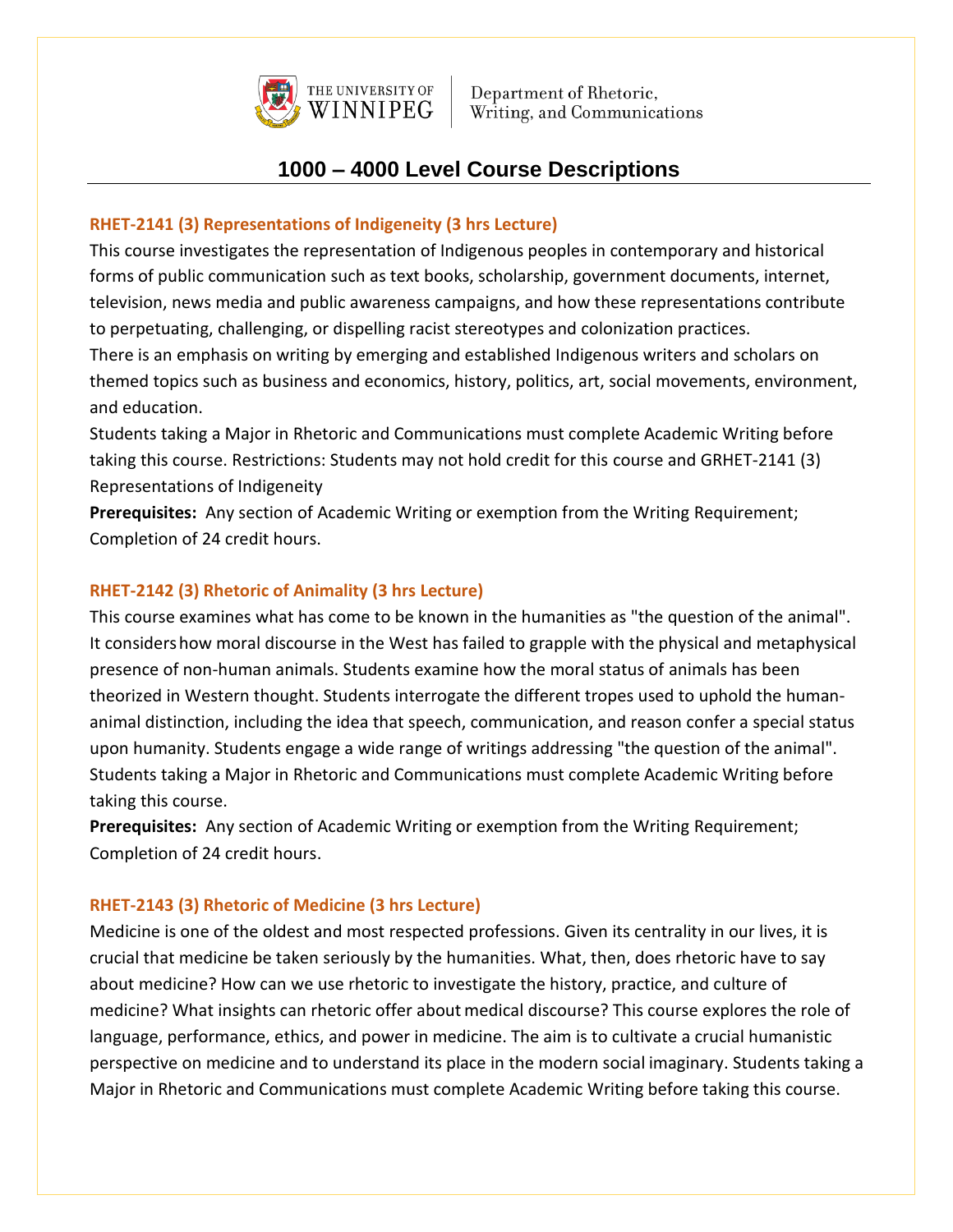

# **1000 – 4000 Level Course Descriptions**

**Prerequisites:** Any section of Academic Writing or exemption from the Writing Requirement; Completion of 24 credit hours.

## **RHET-2145 (3) Theories and Practices of Oral Communication (3 hrs Lecture)**

The goals of this course are threefold: to improve students' presentation skills in both design and delivery, to develop their critical analysis of presentations, and to extend their scholarly understanding of rhetoric and oratory. This course covers such topics as presentation structure, paralinguistic communication, the use of technology, charisma, gender and delivery, and rhetorical strategies of identification.

Course work is evenly distributed between praxis-centred performance and scholarly reading and analysis, with assignments including both spoken presentations and theory-based research work. **Prerequisites:** Any section of Academic Writing or exemption from the Writing Requirement; Completion of 24 credit hours.

## **RHET-2160 Digital Storytelling and Participatory Media (3 hrs Lecture)**

Digital technology has changed writing, and yet the script is still the essence of a story. In this course we will talk about how digital storytelling has changed or preserved how we tell a story. This course will introduce students to digital story composition including personal autobiography and biography. Students will have the opportunity to incorporate storytelling fundamentals in a digital form, as well as participate in critiquing digital stories. The outcomes of this course are: 1. to learn about digital storytelling theory, 2. to analyze (text/online) examples, and 3. to produce/create digital stories for a specific audience and platform.

**Experimental Course:** This course is offered on a trial basis to gauge interest in the topic. Students who successfully complete this course receive credit as indicated.

## **RHET-2246 (3) Revolutions in Communication (3 hrs Lecture)**

This course provides students with an historical overview of communication, focusing particularly on those periods in which human relations were dramatically influenced by a shift from one communicative medium to another. After briefly considering the early use of pictorial symbols, the emergence of language, and thedevelopment of writing, the course examines some of the profound social changes effected in the western world by the fifteenth century invention of the printing press. Finally, we focus on the revolutionary impact of twentieth century communicative technologies: radio, telephone and then the computer and the Internet, the effects of which are so wide-ranging that we have only begun to assess them.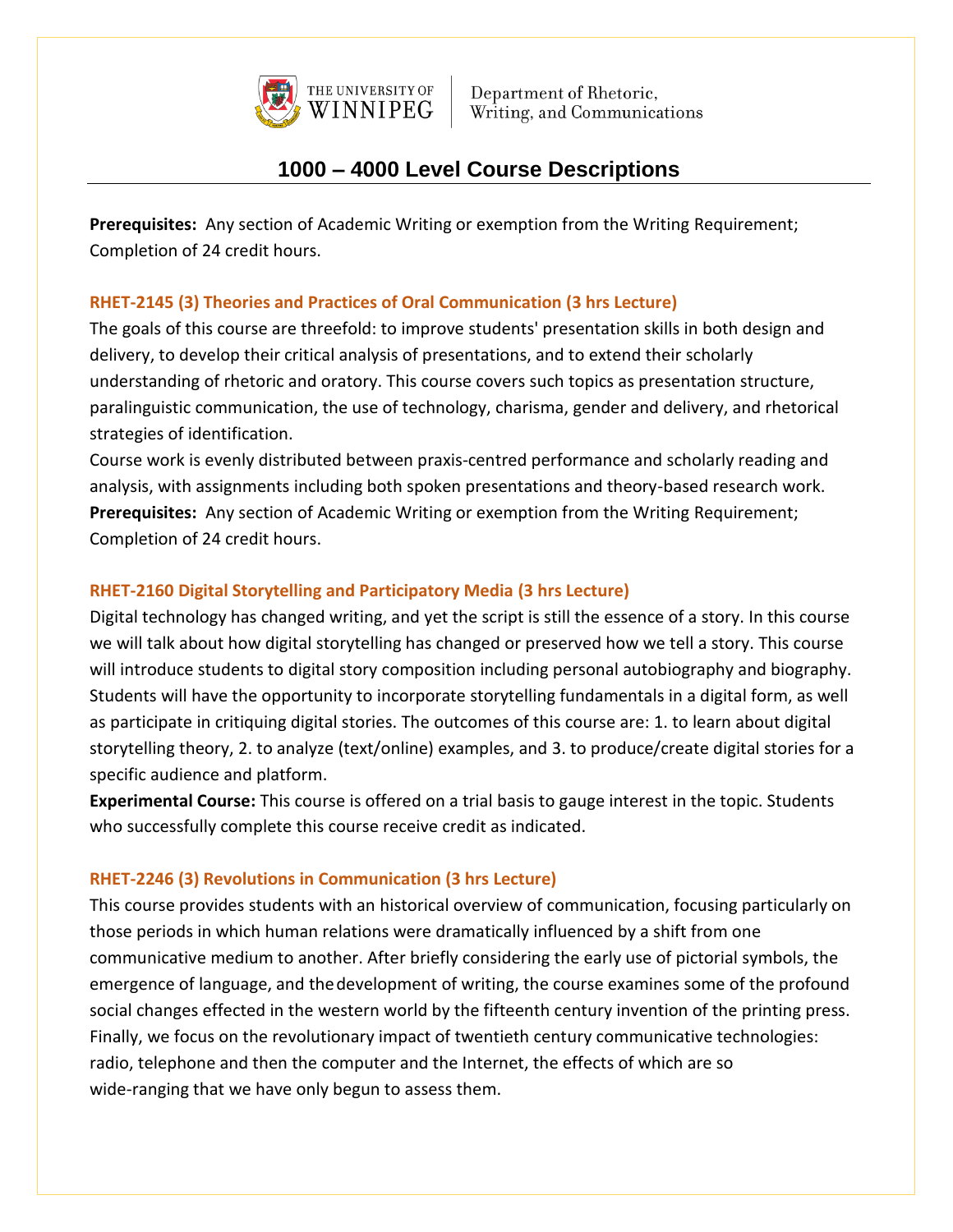

# **1000 – 4000 Level Course Descriptions**

**Prerequisites:** Any section of Academic Writing or exemption from the Writing Requirement; Completion of 24 credit hours.

## **RHET-2250 (3) Communications and Popular Culture (3 hrs Lecture)**

This course provides students with the historical, social-political, and cultural contexts forstudying contemporary rhetoric and communications. Students look at changing rhetorics of taste, from the nineteenth to the twentieth century, as new media made art and culture more accessible to the public. Students examine how new processes of mediated distribution of art, and the rise of modern capitalism, changed the discursive strategies for writing about popular culture. Course topics include the rise of photography and the technological reproducibility of images; mass media and the culture industry; technology and globalization; and augmented reality and video games.

**Prerequisites:** Any section of Academic Writing or exemption from the Writing Requirement; Completion of 24 credit hours.

#### **RHET-2350 (3) Writing in Digital Spaces (3 hrs Lecture)**

This course is designed as an introduction to reading and writing digital texts. Just as electronic devices have become the tools of choice for composition, so networks have become a medium of choice for publication. Students learn the effects of the following contexts on writing: real-time, synchronous communication; anytime asynchronous communication; and emerging online genres (such as social media and blogs). Emphasis is on reader awareness in evaluating the credibility of material in the online environment, developing and evaluating an online ethos, and webpage production that balances audience awareness, online conventions, and visual design. **Note:** You cannot receive credit for this course if you have credit for it under its former title, Reading and Writing Online.

**Prerequisites:** Any section of Academic Writing or exemption from the Writing Requirement; Completion of 24 credit hours.

## **RHET-2500 (3) Tutoring Writing (3 hrs Lecture)**

This course introduces students who want to work as tutors to the current theories of tutoring writing, to the protocols and procedures of our Tutoring Centre, and to the specific demands of our students. These demands include writing in the disciplines and tutoring English-as-an-Additional-Language writers. The course requires delivery of public workshops on writing, as well as contributions to writing centre communities nationally and internationally. As students begin tutoring, they reflect together on their experiences, increasing their resources and tutoring strategies.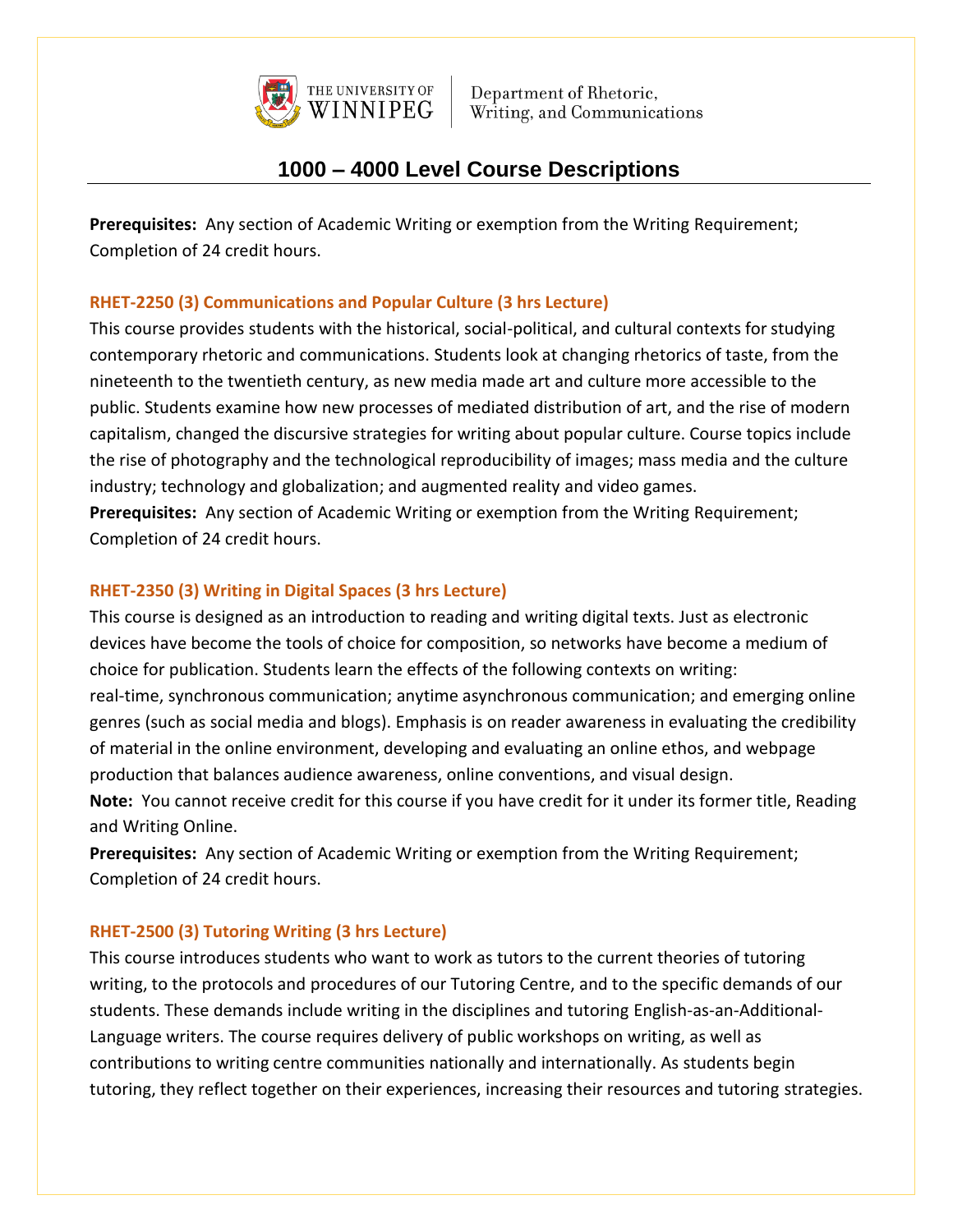

# **1000 – 4000 Level Course Descriptions**

**Restrictions:** Students may not hold credit for this course and EDUC-3301 | EDUC-3303 | EDUC-3305 | RHET-2505 | RHET-2520.

**Prerequisites:** Grade of B or better in any section of Academic Writing or in any upper-level course in Rhetoric, Writing, and Communications or permission of instructor.

### **RHET-2530 (3) Rhetorical Grammar (3 hrs Lecture)**

This course sharpens students' ability to edit efficiently at the sentence and paragraph levels. Through close analysis of examples, students first acquire a vocabulary for discussing grammar, syntax, and error that refines their understanding of English sentence structures. With these tools, students can identify structural flaws more precisely and thoroughly and better distinguish between errors and stylistic choices. The relationship between sentences - cohesion, unity, and emphasis - is then considered, and students are briefly introduced to fundamentals of style. Hands-on and skills-centred, this course includes many editing exercises.

**Prerequisites:** Any section of Academic Writing or exemption from the Writing Requirement; Completion of 24 credit hours.

#### **RHET-3131 (3) Advanced Editing: Principles and Practices (3 hrs Lecture)**

This course addresses issues such as the negotiation of meaning in text production, changing practices of language use, and the historical and social construction of error (including attitudes about "good taste") through a study of editorial practices. Students apply rhetorical analyses of audience, purpose, genre, and context as they edit various documents to strengthen style and readability as well as to ensure accuracy and correctness. Designed to help students develop sound editorial judgement and practical abilities, the course outlines principles of editorial practice that consider the needs of the reader, improve emphasis, and remedy common stylistic flaws. **Prerequisites:** RHET-2131 or permission of the instructor.

## **RHET-3132 (3) Directed Readings in Rhetoric and Composition (3 hrs Lecture)**

This course provides students with the opportunity to undertake research in Rhetoric and/or Composition in their particular areas of interest. Students will arrange a program of reading and individual study in consultation with an appropriate instructor.

**Prerequisites:** Any section of Academic Writing or exemption from the Writing Requirement; Completion of 24 credit hours.

#### **RHET-3133 (6) Directed Readings in Rhetoric and Composition (3 hrs Lecture)**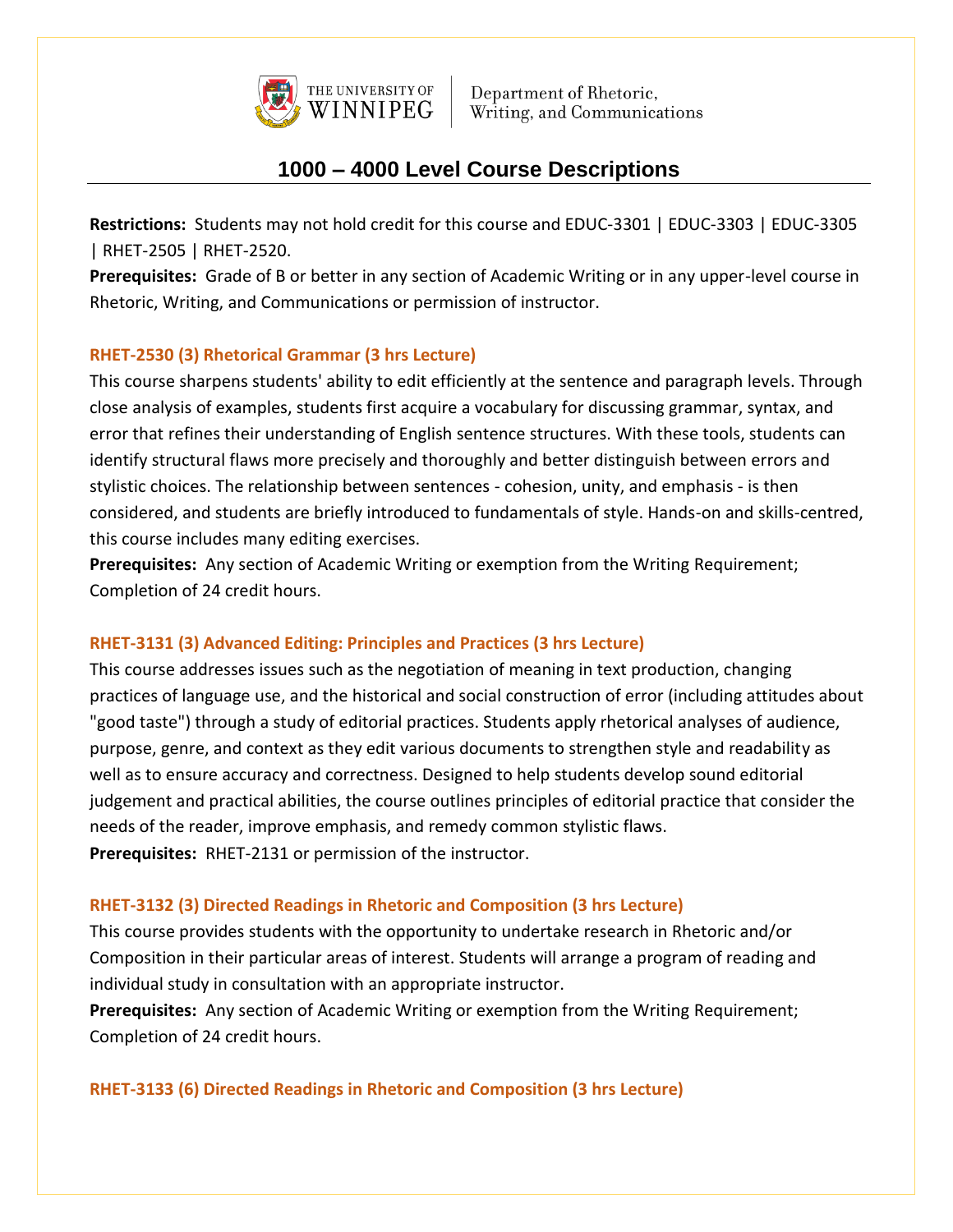

# **1000 – 4000 Level Course Descriptions**

This course provides students with the opportunity to undertake research in Rhetoric and/or Composition in their particular areas of interest. Students will arrange a program of reading and individual study in consultation with an appropriate instructor.

**Prerequisites:** Any section of Academic Writing or exemption from the Writing Requirement; Completion of 24 credit hours.

## **RHET-3137 (3) Medieval Rhetoric: Origins and Echoes (3 hrs Lecture)**

This course on medieval rhetoric, its origins and subsequent echoes in contemporary media, responds to the ever-increasing appearance of medievalist artifacts, themes, and discourses in popular and scholarly settings, and the implicit call to analyze and interpret this trend. Students explore selected medieval texts, and, as the course progresses, focus on modern responses to the medieval in pop culture, in media such as video games, film and television, music, political and religious rhetoric, visual art and architecture, and advertising. This course critiques the evocative effect of medieval rhetoric, then and now.

**Experimental Course:** This course is offered on a trial basis to gauge interest in the topic. Students who successfully complete this course receive credit as indicated.

#### **RHET-3139 (3) Rhetorics of Visual Representation (3 hrs Lecture)**

This course provides a systematic and comprehensive account of the grammar and rhetoric of visual design. By looking at the formal structures of design- colour, perspective, arrangement, and materiality - students examine the ways in which images communicate meaning. This course draws on a considerable range of examples to demonstrate the differences and the similarities between the grammar of language and that of visual communication. Given the influence and sophistication of visual texts and their relative neglect in scholarship, visual critique is important and necessary. **Restrictions:** Students may not hold credit for this course and RHET-2139.

**Prerequisites:** Any section of Academic Writing or exemption from the Writing Requirement; Completion of 24 credit hours.

#### **RHET-3145 (3) The Fifth Canon: History and Theories of Delivery (3 hrs Lecture)**

This course focuses on the fifth canon of rhetoric, also known as pronuntiatio, actio, or delivery. It takes an historical approach, beginning with primary classical texts and ending with contemporary theories of delivery. Topics may include the history and theory of vocal expression, rhythm, gesture, posture, and dress. Students also discuss delivery and gender, theatricality, mimesis, rhetorics of the body, and the implications of media technologies for delivery. The course situates delivery relative to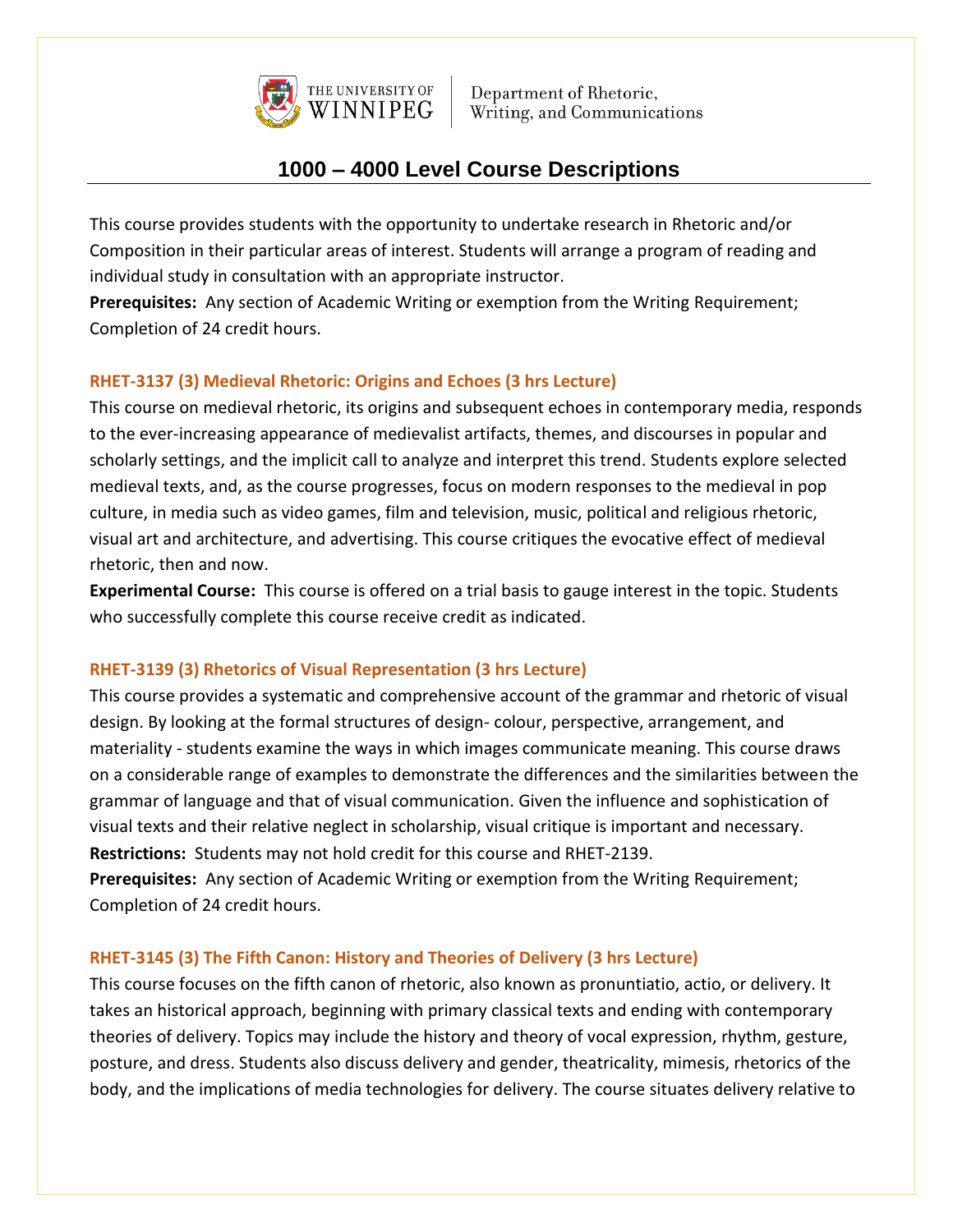

# **1000 – 4000 Level Course Descriptions**

the other rhetorical canons, highlighting its relationship to character, pathos, style, identity, education, and memory.

**Prerequisites:** Any section of Academic Writing or exemption from the Writing Requirement; Completion of 24 credit hours.

## **RHET-3150 (3) Studies in the Rhetoric of Nonfiction (3 hrs Lecture)**

This course examines nonfiction as a creative, constructive art, one that is fact-based but also draws on a wide range of literary and rhetorical resources to entertain, inform, and persuade readers. Since nonfiction encompasses a variety of genres - travel and adventure literature, memoir and biography, nature writing, the personal essay, the polemical essay, and New Journalism, to name just a few - the focus in any given year will depend on the instructor's interests and selection of readings. But whatever the focus, the course considers each text as both rhetorical and literary, taking into account the context of its writing and intended audience, its author's purposes, its central ideas, its structure, and its style.

**Restrictions:** Students may not hold credit for this course and RHET-4150.

**Prerequisites:** Any section of Academic Writing or exemption from the Writing Requirement; Completion of 24 credit hours.

## **RHET-3153 (3) Studies in the Rhetorics of Gender (3 hrs Lecture)**

This course focuses on issues growing from the complex interaction of gender and language use, with a particular focus on written texts. Beginning with an overview of research on the relationship between gender and communicative behaviour, including feminist critiques of language, it considers such topics as the following: the rhetorics of women's movement and of contemporary men's movements; verbal (and, to a lesser extent, visual) constructions of masculinity and femininity in advertising and the media; innovative uses of language which resist and subvert prevailing conceptions of appropriate communicative behaviour; and the rhetoric of public debates over issues such as abortion and reproductive technologies, in which gender is a central factor. **Restrictions:** Students may not hold credit for this course and WGS-3153. **Prerequisites:** Any section of Academic Writing or exemption from the Writing Requirement; Completion of 24 credit hours.

## **RHET-3154 (3) The New Journalism (3 hrs Lecture)**

"New Journalism" arose in the 1960s when Truman Capote, Tom Wolf, Joan Didion, Hunter S. Thompson, and others began to infuse their reporting with rhetorical and literary technique, creating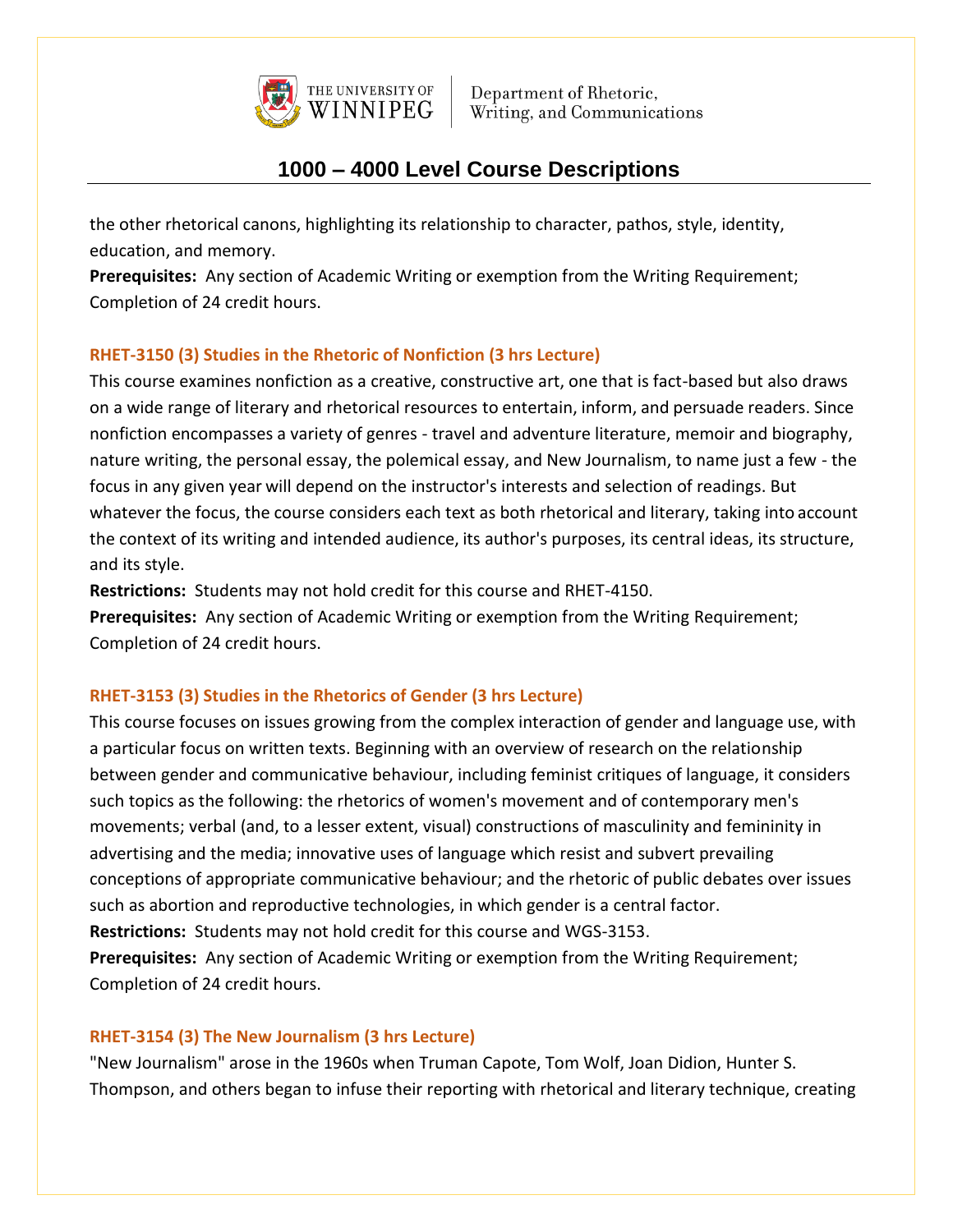

# **1000 – 4000 Level Course Descriptions**

a hybrid genre of reportage that was both factual and artistic. They dethroned the novel as the most prestigious outlet for imaginative literary talent in their generation and instigated the first powerful renewal

of North American letters in fifty years. The course includes works of both early and later periods of this movement, and considers a number of critical and theoretical statements about its practice. **Prerequisites:** Any section of Academic Writing or exemption from the Writing Requirement; Completion of 24 credit hours.

## **RHET-3155 (3) Writing on the Environment (3 hrs Lecture)**

The focus of this course is writing on the environment, with emphasis on American and Canadian nonfiction writing after the 19th century. This includes what is often called "nature writing" - essays on farm life and backcountry living, writing about wilderness adventures, natural history essays, field guides, rambles, and other genres that rely heavily on personal narratives or descriptions of natural phenomena. But it also includes works that rely more heavily on explicit argument, among them polemical essays and philosophical inquiry. It is the rhetoric of such writing that is studied. **Prerequisites:** Any section of Academic Writing or exemption from the Writing Requirement; Completion of 24 credit hours.

## **RHET-3156 (3) Transnational and Intercultural Language and Communications (3 hrs Lecture)**

This course looks at the origins and development of language from a historical perspective and moves into specific case studies of unilingual, bilingual, and multilingual groups,their languages, how they communicate, and representational media used by the group. We focus closely on how groups communicate with one another, often by using common languages and the practice of translation, and how groups use languages to represent their culture to other groups and within the group. Central to such transnational and intercultural communication is the representation of identity and heritage. As languages change, identity changes also occur.

**Cross-listed:** LING-3106(3).

**Prerequisites:** Any section of Academic Writing or exemption from the Writing Requirement; Completion of 24 credit hours.

## **RHET-3158 (3) The Culture Wars (3 hrs Lecture)**

This course introduces students to the nature of communication in a divided society. Students consider the challenges that cultural, conceptual and more diversity pose to democratic dialogue and civic engagement. They consider first historical background that explains the contemporary culture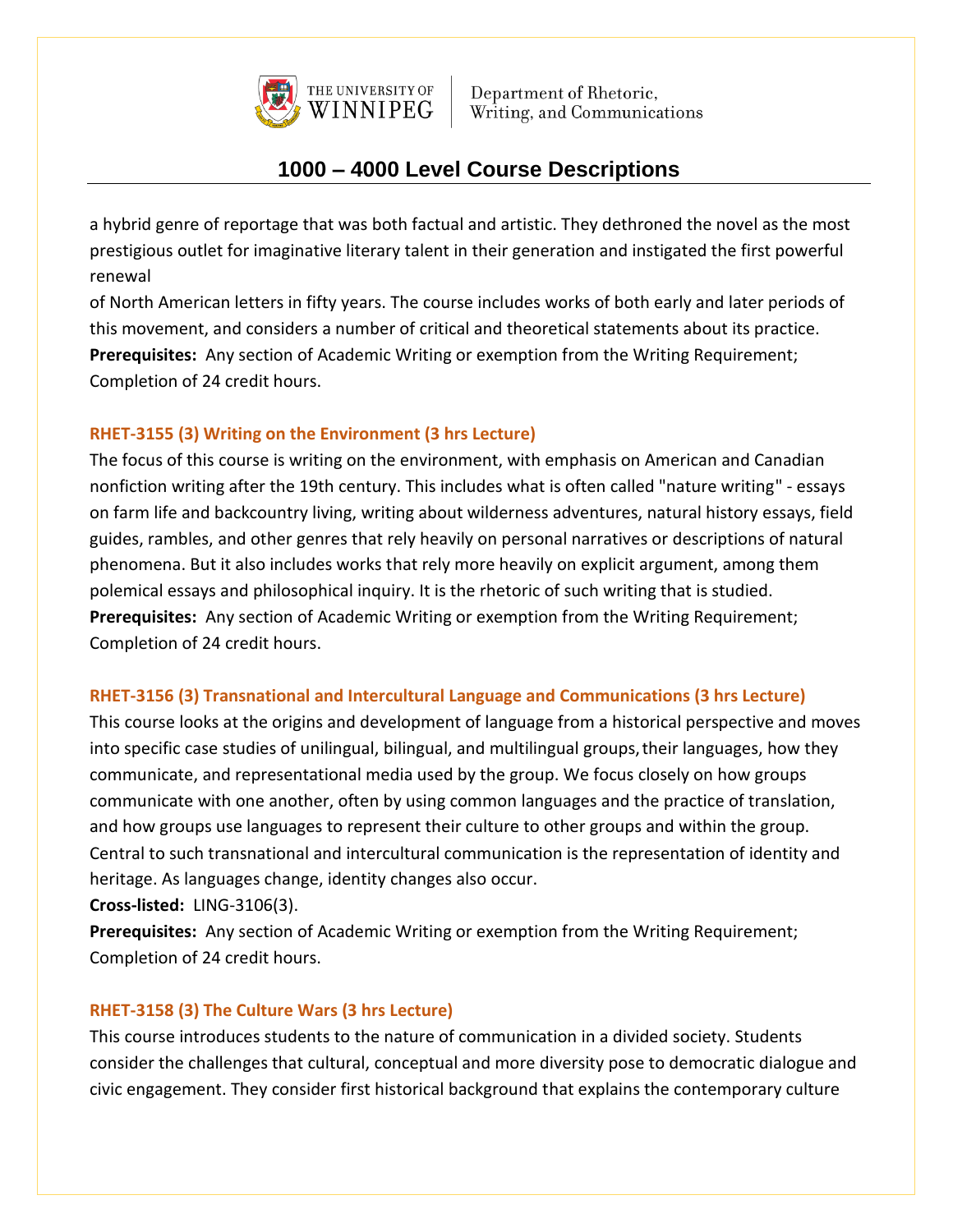

# **1000 – 4000 Level Course Descriptions**

wars. They then evaluate a series of recent case studies concerning moral conflict and communication breakdown. The aim is to get students to think critically about what communication means in the absence of a shared vocabulary and what kind of dialogue is appropriate for a radically diverse society.

**Prerequisites:** Any section of Academic Writing or exemption from the Writing Requirement; Completion of 24 credit hours.

#### **RHET-3250 (3) Composition Studies (3 hrs Lecture)**

This course introduces the main theories, topics, and issues in the field of composition, including theories of the composing process; writing pedagogy; the place of the writer in the university; the relationships among writing, gender, culture, and race; and the effect of new communicative technologies on the composing process. Students rehearse many of the processes and techniques considered in the course, and they may be required to carry out a data-based research project in composition, involving systematic observation and analysis of the composing process. **Prerequisites:** Any section of Academic Writing or exemption from the Writing Requirement; Completion of 24 credit hours.

#### **RHET-3255 (3) Narrative Thinking and Writing (3 hrs Lecture)**

Students in this course consider narrative as a way of thinking or mode of knowing, rather than as a method of transcription. They focus on the narrative methodologies of autobiographical criticism and ethnography by examining texts that represent early and recent examples of each. Working with autobiographical criticism, students consider how feminist theory has been instrumental in the development of criticism that foregrounds the connection between self and text. Turning to ethnography, students examine changes in the relationship between observer and field. In addition to considering these issues as readers of narrative, students are asked to write narratives that engage issues requiring analysis and to reflect on how narration both enables and inhibits the development of ideas.

**Restrictions:** Students may not hold credit for this course and ENGL-2150 | RHET-2150. **Prerequisites:** Any section of Academic Writing or exemption from the Writing Requirement; Completion of 24 credit hours.

## **RHET-3320 (3) Forms of Inquiry in Written Communication (3 hrs Lecture)**

This course examines the methods and methodologies of the research community that takes writing as its subject-defining *method* as a technique of gathering evidence and *methodology* as the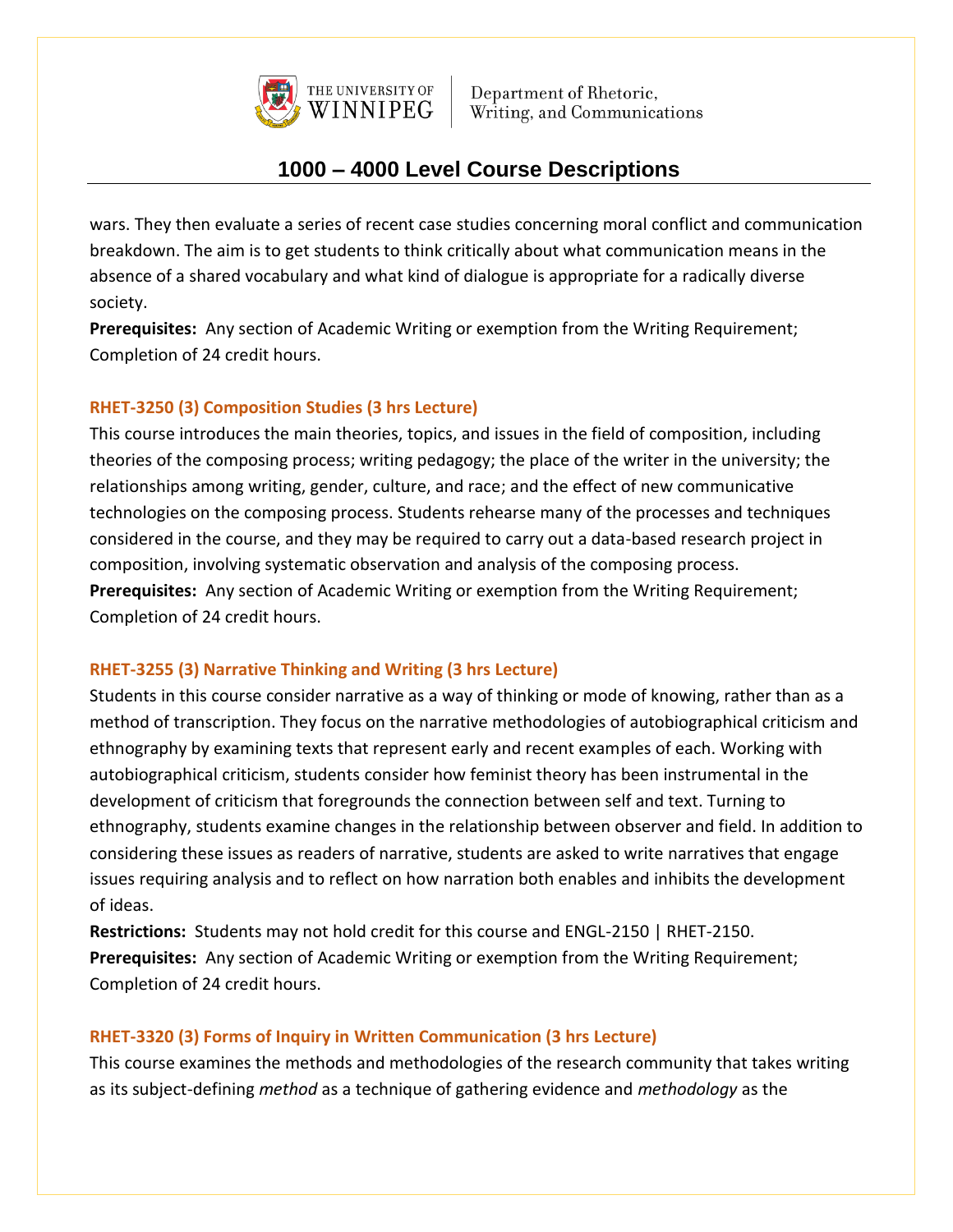

## **1000 – 4000 Level Course Descriptions**

underlying theory and analysis of how research proceeds. We review how the community of researchers formed since the 1960s has relied upon diverse ways to make knowledge about writing and writing processes. Students examine qualitative approaches that are common or that are gaining prominence in this community, with emphasis on ethnography, case study, and teacher research narrative. The influences of feminism, pluralism, and collaborative scholarship are also considered. Students will become familiar with these methods by reading theory and research and by conducting their own research project.

**Restrictions:** Students may not hold credit for this course and RHET-4320.

**Prerequisites:** Any section of Academic Writing or exemption from the Writing Requirement; Completion of 24 credit hours.

## **RHET-3321 (3) Composing Our Winnipeg: Rhetoric of/and the City (3 hrs Lecture)**

In this course, we consider how our city has been written so far, and how its culture(s) and geography are a function of confrontations between language, cultures of poverty and power, and complex institutional decision-making. Rather than ignoring or mythologizing inequities -- endorsing uncomfortable silences and uneasy confrontations as our *cityspeak* -- we consider some material realities and social myths that shape our thinking about Winnipeg centre and neighbourhoods: who are we, what do we do, who moves in and out? From this interaction of real and imagined city, we compose a *third space* that signifies what the city can be.

**Prerequisites:** Any section of Academic Writing or exemption from the Writing Requirement; Completion of 24 credit hours.

#### **RHET-3329 (3) Writing for Scholarly Audiences (3 hrs Lecture)**

This course addresses the varieties of scholarly discourse: why academics write and speak in a particular way, and how the contexts of political and economic environments that surround a university affect textual production. By reading and analyzing representative texts of various disciplines, students will learn to recognize and practice the sort of rhetoric used by academics. The goals of this course are threefold: (1) to increase students' awareness of norms and disciplinary conventions; (2) to help prepare students for advanced scholarship; and (3) to learn more about the pragmatic components involved in writing, thinking, and speaking at an academic level. In exceptional cases, this course may be taken to satisfy the Academic Writing requirement with permission of the Instructor and Chair.

**Restrictions:** Students may not hold credit for this course and ENGL-2110 | ENGL-2129 | ENGL-2130 | ENGL-2181 | RHET-2129 | RHET-2130.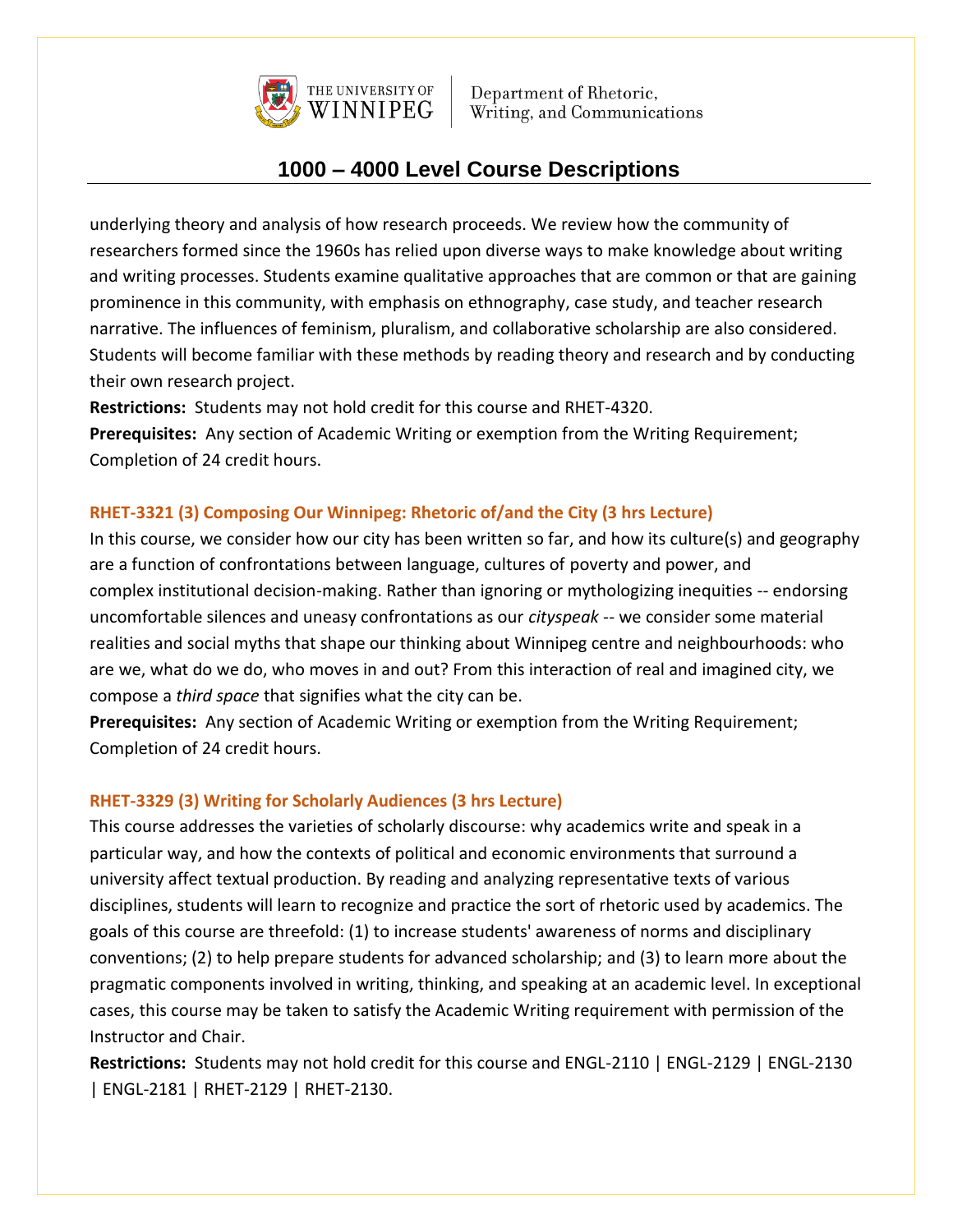

# **1000 – 4000 Level Course Descriptions**

**Prerequisites:** Any section of Academic Writing or exemption from the Writing Requirement; Completion of 24 credit hours.

### **RHET-3330 (3) Investigative Journalism (3 hrs Lecture)**

This course provides an overview of the history, theory, and practice of investigative journalism in Canada, placing the form in historical context and surveying its major practitioners in print and broadcast. The theoretical framework of investigative journalism is analyzed and parallels are drawn to social sciences. Students learn some practical tools of the investigative journalist, including search strategies, chronologies, computer-assisted reporting, online research methods, study and analysis of public records, and access-to-information methods. The ethics and legalities of investigative journalism are surveyed and case studies analyzed.

**Prerequisites:** Any section of Academic Writing or exemption from the Writing Requirement; Completion of 24 credit hours.

### **RHET-3331 (3) Writing Internship (3 hrs Apprenticeship/Internship/Practicum)**

The Writing Internship involves a placement with a community organization, designed to be a writing partnership with an organization outside the university, and in some cases, university partners that need students' writing expertise. The goals of the internship are to help students learn how to write for audiences inside and outside of the academy, to learn ethical guidelines for writing with community and university partners, and to learn practical skills relating to the production of a range of texts. The specifics of each internship, including duties and responsibilities as well as start and end dates, are determined in consultation between the community organization and the academic supervisor. Training and supervision for the work components are provided by the community organization; academic oversight of the experience is provided by a faculty member. Grading is based on performance evaluation by the community organization, and on academic writing consolidating learning from the experience.

**Prerequisites:** Any section of Academic Writing or exemption from the Writing Requirement; Completion of 24 credit hours.

#### **RHET-3340 (3) Technical and Professional Communication (3 hrs Lecture)**

This course provides an overview of the emerging field of organizational communication and an introduction to the ways in which a variety of rhetorical theories explain the strategic choices available to professional and technical communicators. Students analyze various artefacts of organizational communication, as well as plan, draft, edit, and design a range of professional and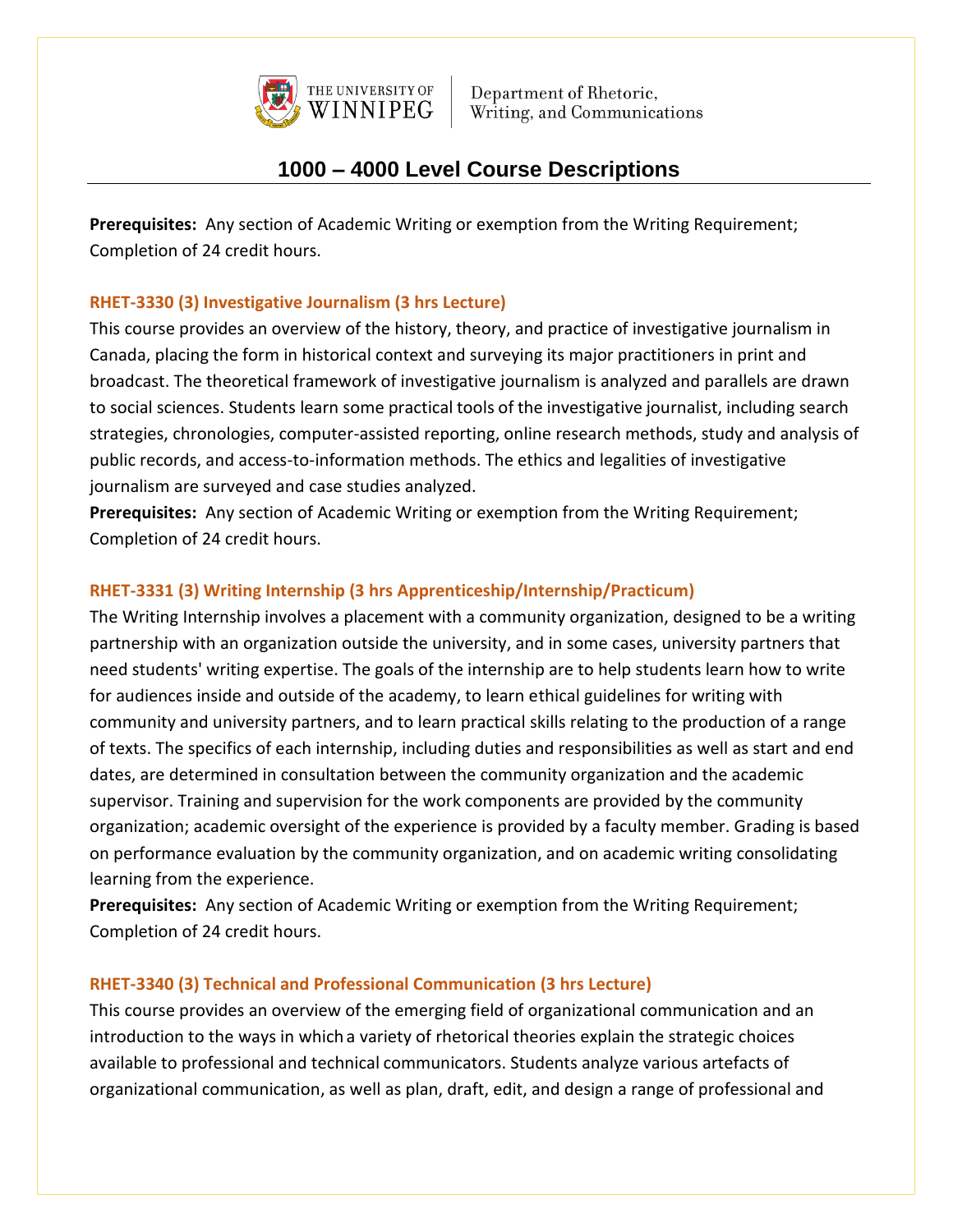

# **1000 – 4000 Level Course Descriptions**

technical documents, such as business correspondence, proposals, and reports. The assignments stress the importance of a critical analysis of purpose, situation, context, and readership for making effective, appropriate, and ethical choices as technical and professional communicators. Uses and design ofelectronic correspondence and on-line information are discussed. **Restrictions:** Students may not hold credit for this course and RHET-2140.

**Prerequisites:** Any section of Academic Writing or exemption from the Writing Requirement; Completion of 24 credit hours.

### **RHET-3420 (3) Rhetorics of Identity (3 hrs Lecture)**

This course investigates the relationships between discourse and identity. Examining discursive constructions of representation, the course explores how discourse reflects, produces, and reproduces "difference" topics such as race, gender, class, sexual orientation, and disability. It considers how communicative and suasive language shapes and privileges particular identities, and investigates how difference shapes literate practices in representations of the national, local, and academic. Drawing connections between intellectual institutions and social privilege, the course also explores power and identity politics, examining the reciprocal relationship between language and ideology.

**Restrictions:** Students may not hold credit for this course and RHET-4420.

**Prerequisites:** Any section of Academic Writing or exemption from the Writing Requirement; Completion of 24 credit hours.

## **RHET-3450 (3) Critical Studies of Social Media (3 hrs Lecture/Seminar)**

Social media and social networking websites structure many of our experiences of the world, ourselves, and the culture that surrounds us. This course takes a critical, cultural, and rhetorical approach to the study of social media. Topics include the rhetoric of the public profile and persuasive constructions of social media selfhood and identity curation; the language and meaning of social media "friendship" and "publicity;" questions about the rhetoric of privacy under conditions of constant surveillance; the relationship between discourse, algorithms, and platform logics; and the role of social media in framing the world of meaning and public discourse.

**Prerequisites:** Any section of Academic Writing or exemption from the Writing Requirement; Completion of 24 credit hours.

#### **RHET-3460 (3) Games and the Rhetoric of Play (3 hrs Lecture)**

This course introduces students to humanities-based game studies, focusing on rhetorical studies of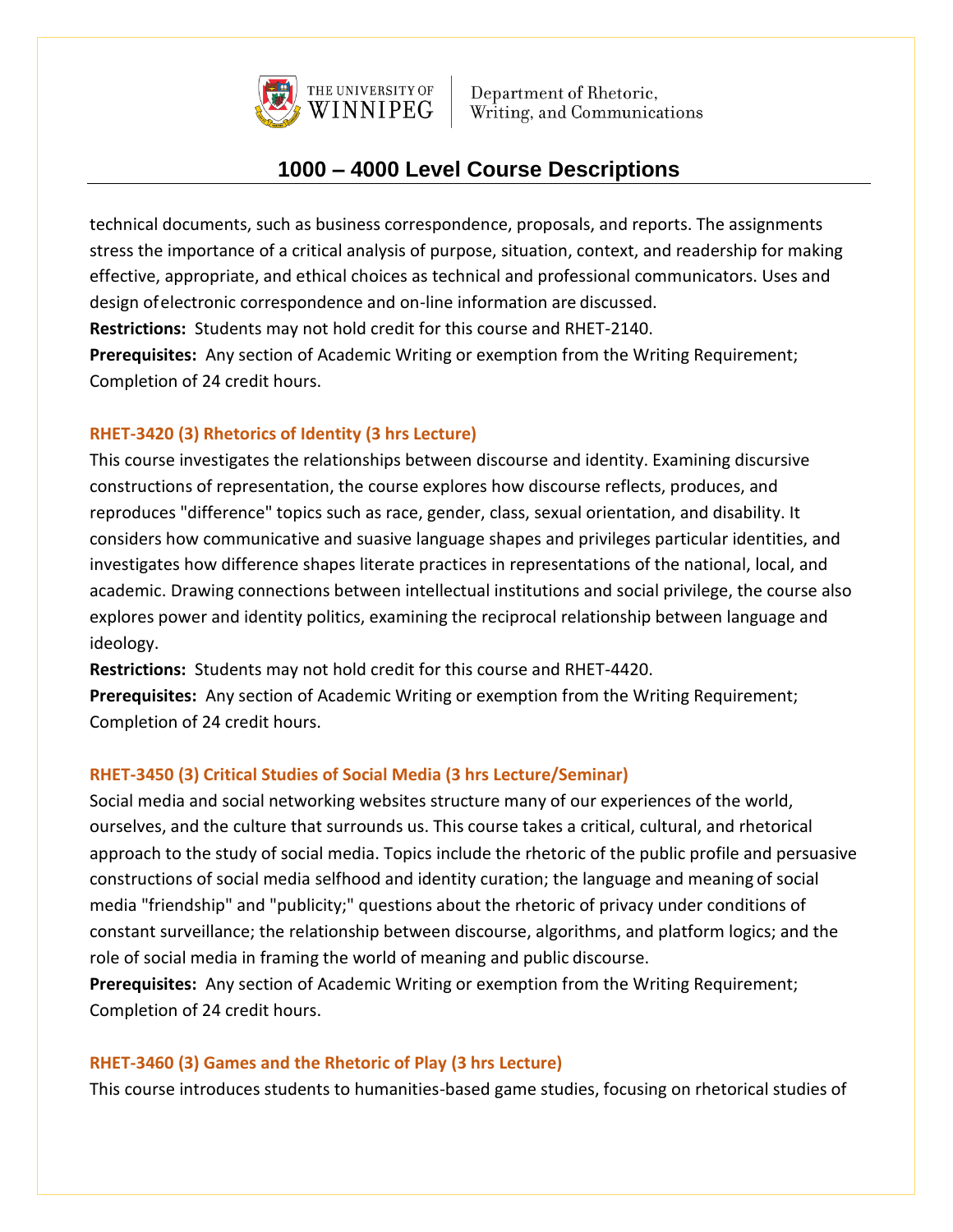

# **1000 – 4000 Level Course Descriptions**

game design, game writing, and play as a medium of communication. Topics may include the debate between ludological (rules-based) and narratological (story-based) approaches, procedural studies, platform and software studies, gamification, games and adaptation studies, and games as rhetorical objects. This course will examine games as a discipline in its own right. While it is not a course in game design or programming, students will have the opportunity to create their own games and reflect upon them from the perspectives of rhetorical criticism, design, and play.

**Experimental Course:** This course is offered on a trial basis to gauge interest in the topic. Students who successfully complete this course receive credit as indicated.

### **RHET-3750 (3) Classical Rhetoric: History, Theory and Practice (3 hrs Lecture)**

This course examines the history, theory, pedagogy, and practices of the classical period of western rhetoric, extending from Homer's *Iliad* and *Odyssey* of the eighth-century BCE to the rhetorical thinkers of the first-century CE. Students discuss the works of such canonical figures as Gorgias, Plato, Aristotle, Cicero, and Quintilian, locating them within the intellectual, political, and historical influences of their time. Always, the focus is rhetorical, students locating the origins of many rhetorical concerns in the classical period and tracing how these concepts, terminologies and the techniques persist and change throughout the ages.

**Prerequisites:** Any section of Academic Writing or exemption from the Writing Requirement; Completion of 24 credit hours.

## **RHET-3900 (3) Topics in Rhetoric, Writing, and Communication (3 hrs Lecture)**

This course offers a study of an area of rhetoric, writing, or communications not covered by the general courses in the department. Depending on the particular expertise or research interests of a given instructor, it may, for instance, centre on the rhetorics of a particular genre, a particular political focus, or a given thematic. The course also allows students to explore a given theoretical approach at a more advanced level than they might in other offerings. This course may be repeated for credit when the topic varies.

**Prerequisites:** Any section of Academic Writing or exemption from the Writing Requirement; Completion of 24 credit hours.

## **RHET-4138 (3) Modern Rhetorical Theory (3 hrs Seminar/Discussion)**

This course provides an overview of modern rhetorical theory. It covers several major figures and schools of thought from the twentieth century to the present. Contemporary themes addressed include power, politics, democracy, science, religion, art, media, and popular culture. Students learn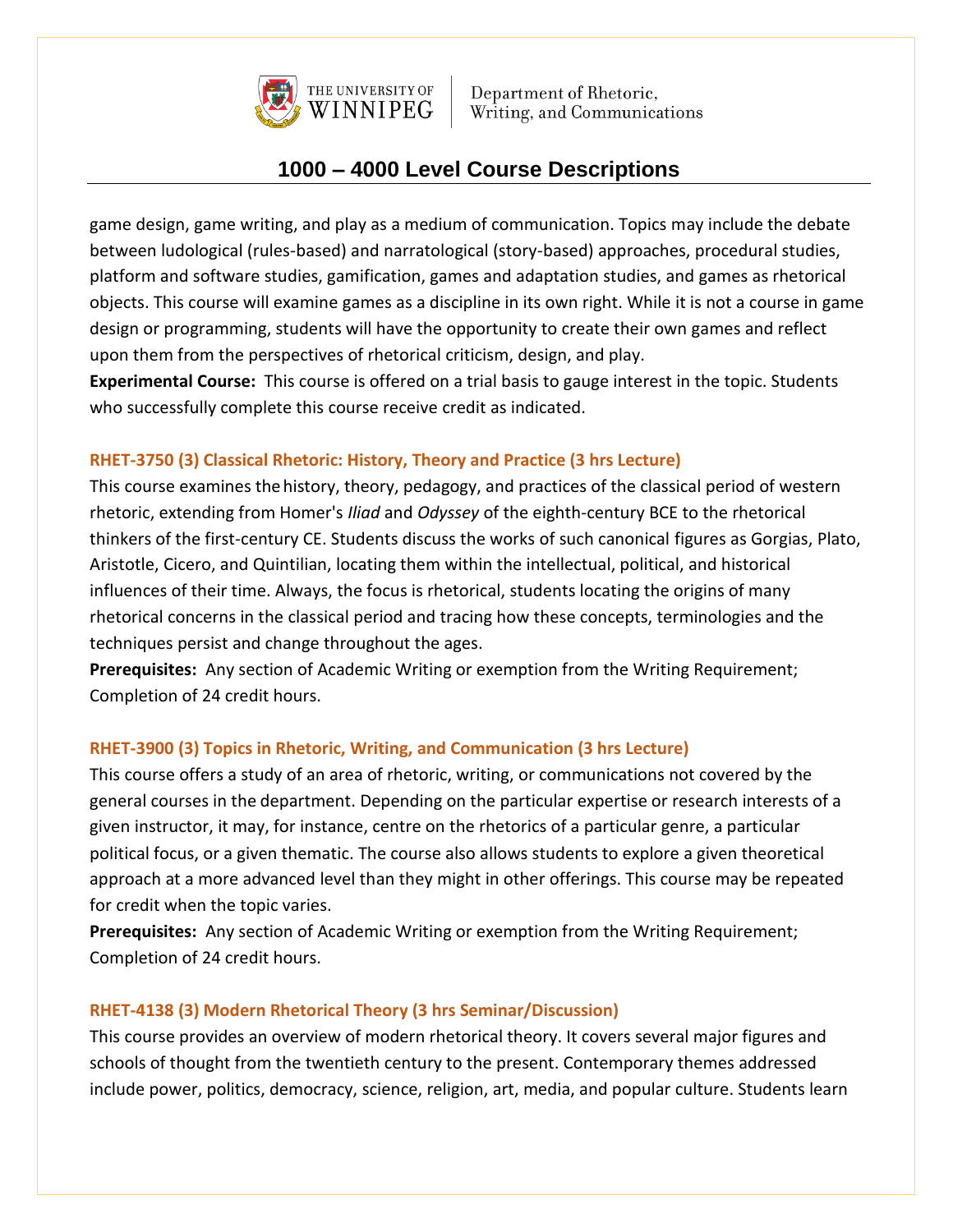

# **1000 – 4000 Level Course Descriptions**

how to apply the theories learned in class to everyday life. The aim of the course is to help students become more critically aware of the complexities of our social and symbolic universe. **Restrictions:** Students may not receive credit for both this course and the former RHET-3138(3). **Restrictions:** Honours Form Required. **Prerequisites:** RHET-2135 OR RHET-2137.

## **RHET-4150 (3) Studies in the Rhetoric of Nonfiction (3 hrs Seminar/Discussion)**

This course examines nonfiction as a creative, constructive art that draws on a wide range of literary and rhetorical resources to entertain, inform, and persuade readers. Nonfiction encompasses a variety of genres--travel and adventure literature, memoir and biography, nature writing, the personal essay, the polemical essay, and New Journalism. The focus in any given year depends on the instructor's interests and selection of readings. Whatever the focus, the course considers each text as both rhetorical and literary, taking into account the context of its writing and intended audience, its author's purposes, its central ideas, its structure, and its style. The course involves intensive close reading and examination of assigned texts using literary and rhetorical approaches. The class consists of short lecture presentations and a great deal of class discussion.

**Restrictions:** Students may not receive credit for this coruse and the former RHET-3150(3). **Restrictions:** Honours Form Required.

**Prerequisites:** RHET-2135 OR RHET-2137.

#### **RHET-4151 (3) Critical Theories of Discourse and Ideology (3 hrs Seminar/Discussion)**

Critical theories of discourse and ideology enable us to identify the ways that culturally prominent systems of value-laden language produce the forms and limits of probable (and even possible) thoughts and values. This course engages students in an intensive study of theories of discourse and ideology, and the rhetorical strategies used for writing about and critiquing ideological texts in the media. Using examples from contemporary media, it focuses on theories of rhetoric, discourse, and ideology that may be used for critiquing ideological texts and the ways that modern mass media use rhetoric, language, and images to reproduce forms of power.

**Restrictions:** Students may not receive credit for this course and the former RHET-3151(3). **Restrictions:** Honours Form Required.

**Prerequisites:** RHET-2135 or RHET-2137.

#### **RHET-4152 (3) Digital Rhetorics (3 hrs Seminar/Discussion)**

This course introduces students to the basic themes, issues, and intellectual debates in the study of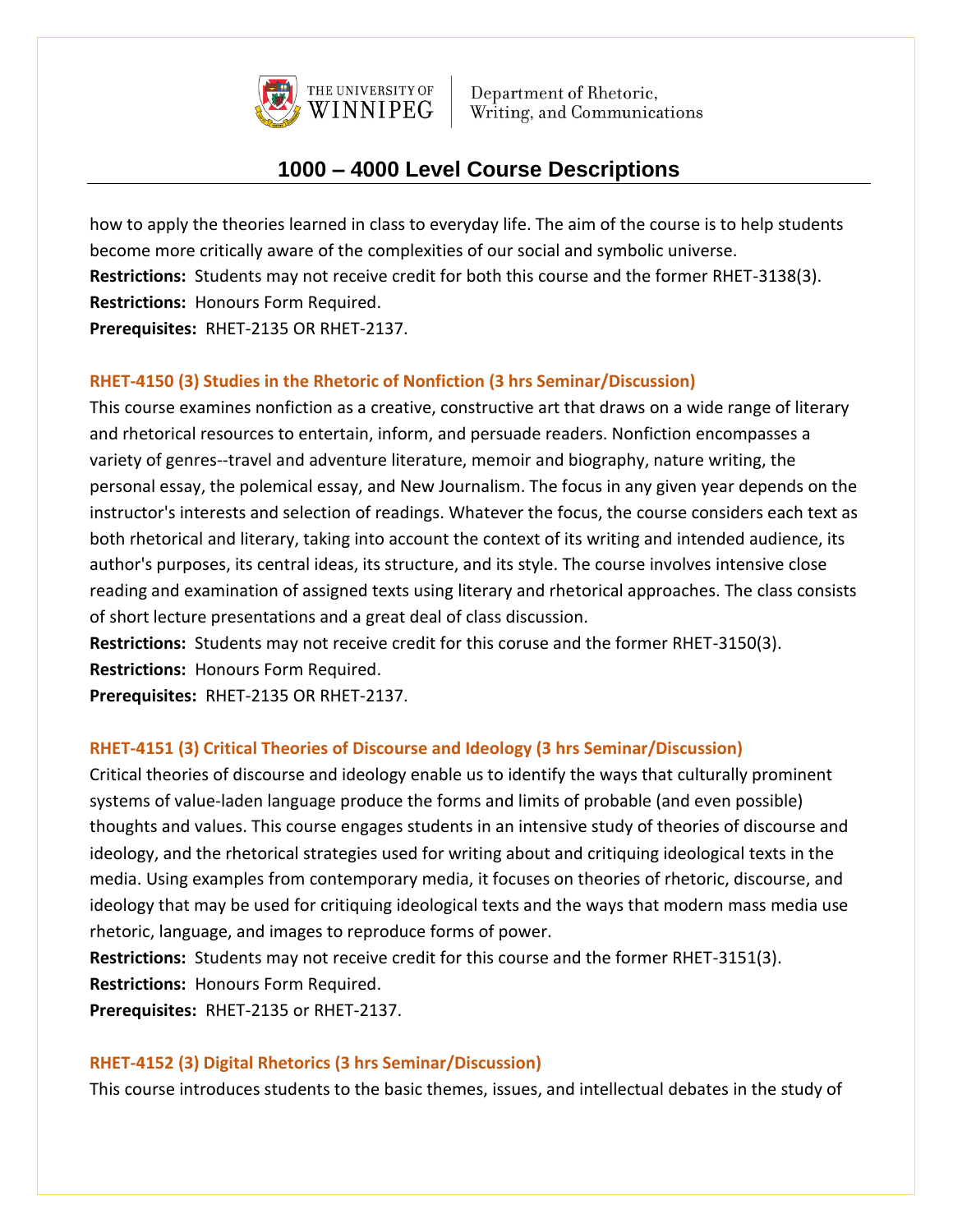

# **1000 – 4000 Level Course Descriptions**

digital rhetorics. It provides a critical perspective on what it means to live in a digitally mediated world. To this end, the course seeks to answer the following questions: How should we define media? What separates new media from old? What is the relationship of media to culture and society? What role does digital rhetoric play in a modern democracy? Students explore a variety of perspectives for considering digital rhetorics, including language, ethics, power, and identity.

**Restrictions:** Students may not receive credit for both this course and the former RHET-3152(3). **Restrictions:** Honours Form Required.

**Prerequisites:** RHET-2135 or RHET-2137.

### **RHET-4401 (3) Rhetoric of the Public Sphere (3 hrs Seminar/Discussion)**

This course adopts a rhetoric and communications framework for the purpose of conducting an intensive study of the concept of the public sphere, everyday processes of communal discourse and negotiation. It examines written, spoken, visual, gestural, and other texts that mediate relations among people in civic spaces. It may include such topics as the definition of the term "public sphere," the history of public discourse, the relationship between state and civil society, the ethics of public texts and power, the impact of the media in narrating public events, and the textual "handling" of social tensions.

**Restrictions:** Students may not hold credit for both this course and the former RHET-3401(3). **Restrictions:** Honours Form Required.

**Prerequisites:** RHET-2135 or RHET-2137.

#### **RHET-4420 (3) Rhetorics of Identity (3 hrs Seminar/Discussion)**

This course undertakes an intensive study into the symbolic mediation of identity. It examines how symbolic systems reflect, produce, and challenge such concepts as gender, race, ethnicity, sexuality, class, ability, age, nationality, and humanness. Drawing connections between discourses and privilege, the course also explores power and identity politics, examining the reciprocal relationship between symbols and ideology. Its topics may include the performance and circulation of digitally mediated identities, constitutive rhetoric, rhetoric of the body, civic identity, and the post-human. **Restrictions:** Students may not receive credit for both this course and the former RHET-3420(3). **Restrictions:** Honours Form Required.

**Prerequisites:** RHET-2135 or RHET-2137.

#### **RHET-4900 (3) Honours Thesis in Rhetoric and Communications (3 hrs Project/Thesis)**

The Honours Thesis in Rhetoric and Communications is taught on an individual basis through an